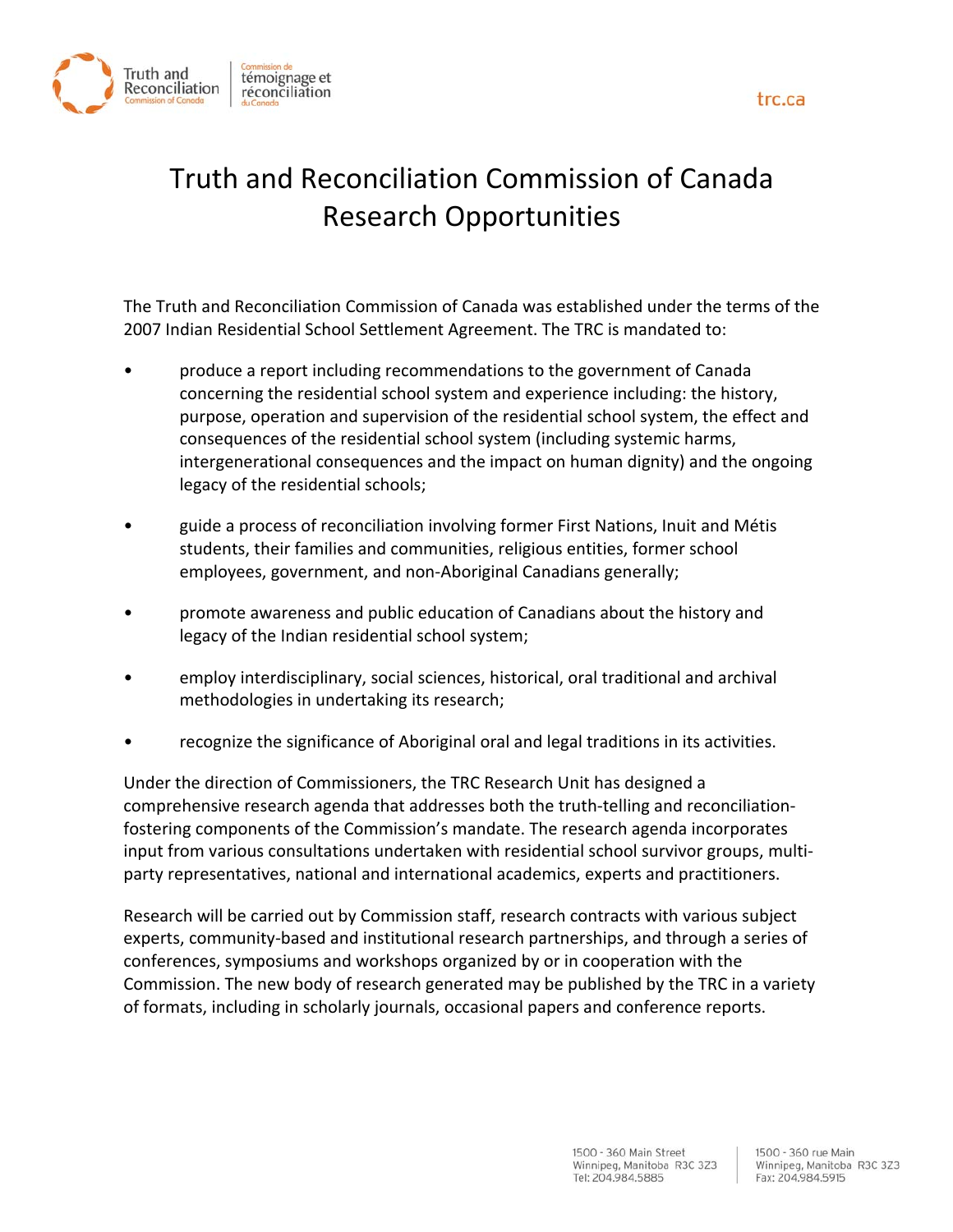# **Call for Proposals and Expressions of Interest**

Scholars from all disciplines are invited to submit proposals for the research projects listed below. You may also contact us with expressions of interest on other relevant projects you are prepared to undertake. All proposals, expressions of interest or enquiries should be sent to the Commission's Director of Research, Dr. John S. Milloy (john.milloy@trca.ca).

### **Deadline for submissions: August 15, 2010**

The Research Unit will issue a second call for proposals and expressions of interest at a later date as additional projects are developed.

Please note, while many of the research projects described below involve an examination of the experiences of northern and Inuit residential school students, specific northern and Inuit projects have not been included pending consultation with the Truth and Reconciliation Commission's Northern and Inuit Directors.

Funding for approved proposals will be provided through contracts for services to cover the ordinary costs of research, including salaries for research assistants, in line with standard scholarly research funding levels (for example, those of the Social Sciences and Humanities Research Council). Your proposal should include a budget and timeline. The Commission reserves the right to limit funding awards based on its financial capacity. All projects produced under contract with the TRC are the property of the Commission.

Your proposal should demonstrate clearly how it meets one or more of the following criteria:

- Makes a new contribution to existing body of knowledge on research related to the history and legacy of the residential school system as it relates to First Nations, Inuit or Métis peoples; and/or truth and reconciliation processes.
- Meets accepted ethical standards and protocols for conducting research concerning Aboriginal peoples.
- Incorporates collaborative funding and/or community-based research partnerships.
- Utilizes Aboriginal research methodologies.
- Explores emerging theory and pedagogy related to collective historical memory, public commemoration and reconciliation.
- Makes policy recommendations on residential school‐related issues.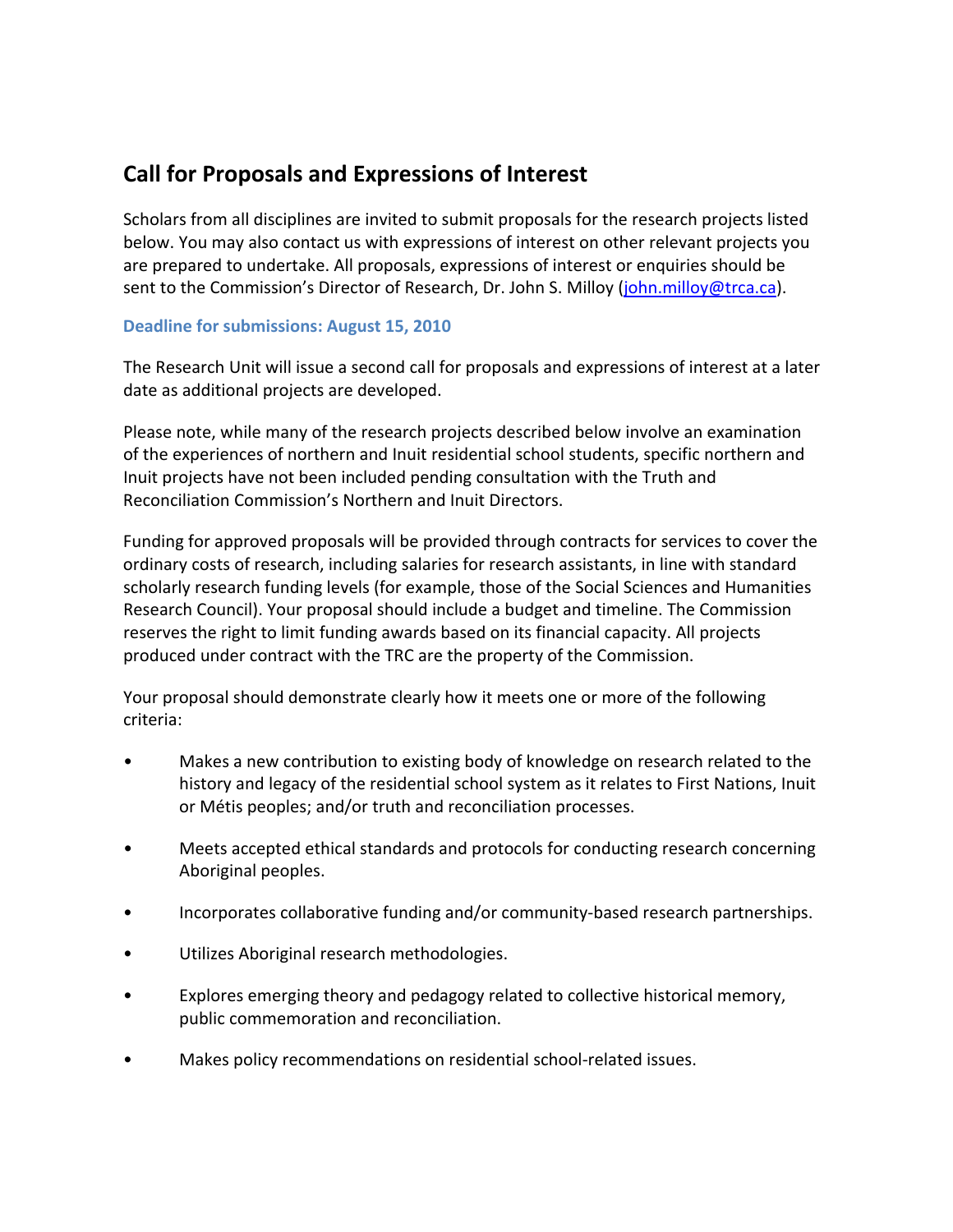# **TRC RESEARCH PROJECTS**

The TRC Research Unit's research projects fall into two broad categories: those that will fill significant gaps in the understanding of the history of the residential schools; and those that examine both the legacy of the schools and ways of moving beyond that legacy.

# **1) GAP RESEARCH PROJECTS**

These projects address gaps in knowledge of the structure, operation, and history of the residential school system. While these projects are in the main historical and document‐ based, in almost every case they require a cross‐disciplinary approach that may include an oral history component.

### **Project Descriptions:**

#### **Missing Children and Unmarked Burials**

The following suite of research projects is intended to address the recommendations of the Missing Children and Unmarked Burials Working Group and forms an integral part of the Commission's mandate and overall research strategy.

- **Missing Children and Unmarked Burials File Review:** This project would consist of a qualitative review of all relevant files and policies related to deaths and disappearances in the schools from both primary and secondary sources. The data produced through this project will inform all other projects related to children who died or went missing while attending an Indian residential school.
- **Cemeteries Project**: The overall objective of this project is to conduct specific archival and governmental source research to identify burial sites and cemeteries in association with the schools in all regions of the country. Researchers would record the location of identified burial sites in consultation with local First Nations communities and develop protocols for community‐based commemoration initiatives relating to residential school cemeteries.
- **Health Standards and Services:** This project is expected to review the nature of health services provided to the students, the regulations governing those services, and the general levels of compliance with health standards in the management of student health and care. It would also research the policies relating to the deaths of children, reporting procedures, if any, and the burial of deceased children.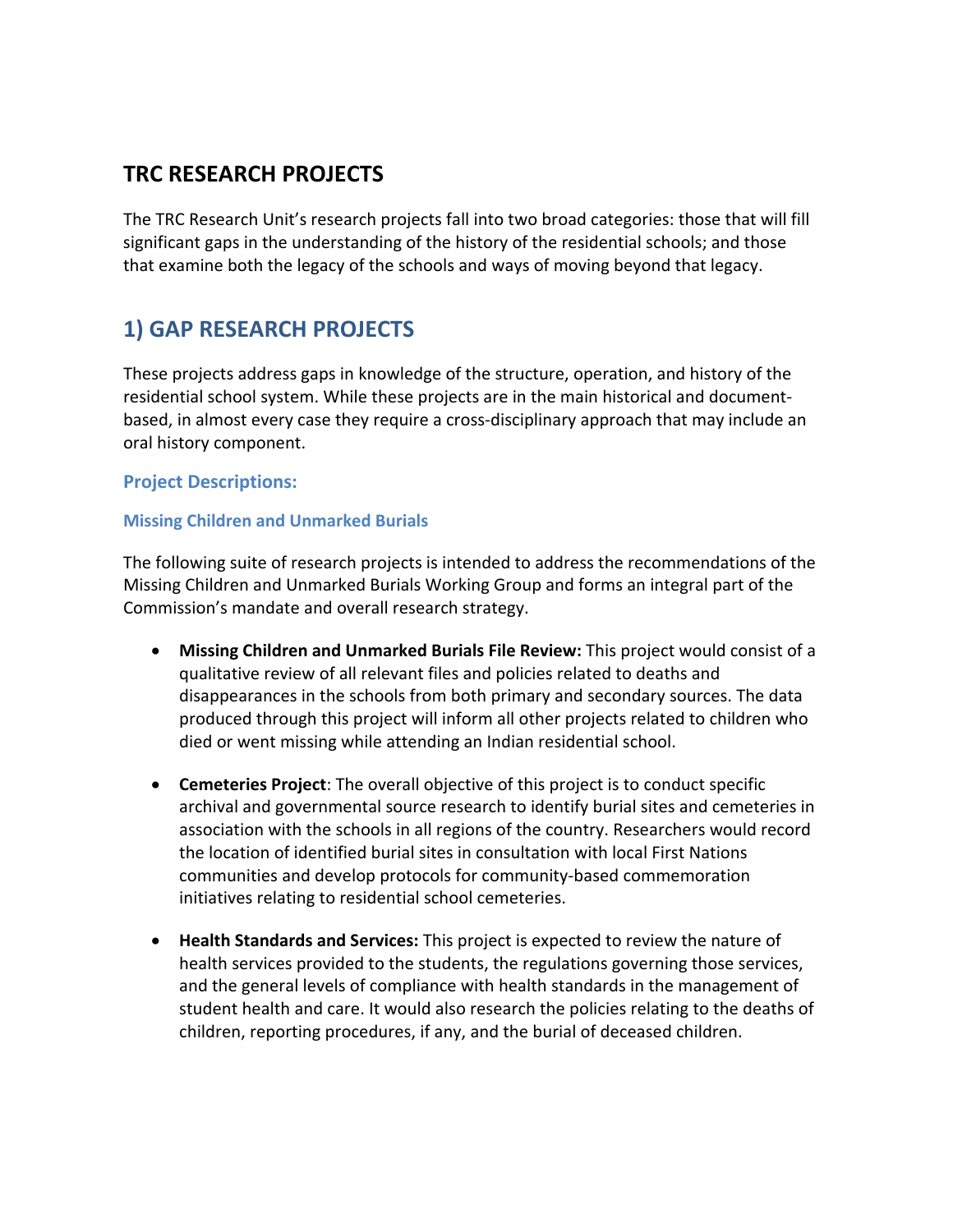• **Total residential school enrolment (statistical project):** This project would arrive at enrolment numbers and death rates for the residential school system over the course of its history.

#### **Other Gap Research Projects**

- **School funding levels:** This project would review government and church funding of the residential school system, and place that funding in the wider context of state and charity funding of similar institutions in Canada and the United States.
- **Residential School Staff Project:** This project would document the collective history and living memory of former residential school staff including teaching and administrative staff, locally engaged Aboriginal and non‐Aboriginal workers, and Department of Indian Affairs employees responsible for the management of the overall residential school system
- **Métis Participation:** This project would document the residential school experience (direct and indirect) of Métis people
- **The Role of the RCMP:** This project would document the involvement of the Mounted Police in the residential schools system. It would examine both the period when the schools were in operation and in the years that followed, when survivors began to tell their experiences of abuse at the hands of school staff.
- **Who Knew What When:** This project would involve review of Hansard and parliamentary records to determine the level of parliamentary knowledge of the residential school system.
- **Provincial Involvement:** This project would detail the role of the provinces in the residential school system. It would examine a number of ways in which provincial governments intersected with the system including school inspection, registration of births and deaths, hospital records and fire marshal inspections.
- **Getting to Sorry:** This project would document and evaluate the course of events which led to church apologies, the Departmental apology by Minister Jane Stewart, the Indian Residential School Settlement Agreement and Canada's apology delivered in the House of Commons.
- **Resistance:** This research project would examine the strategies and significance of resistance to the residential school system.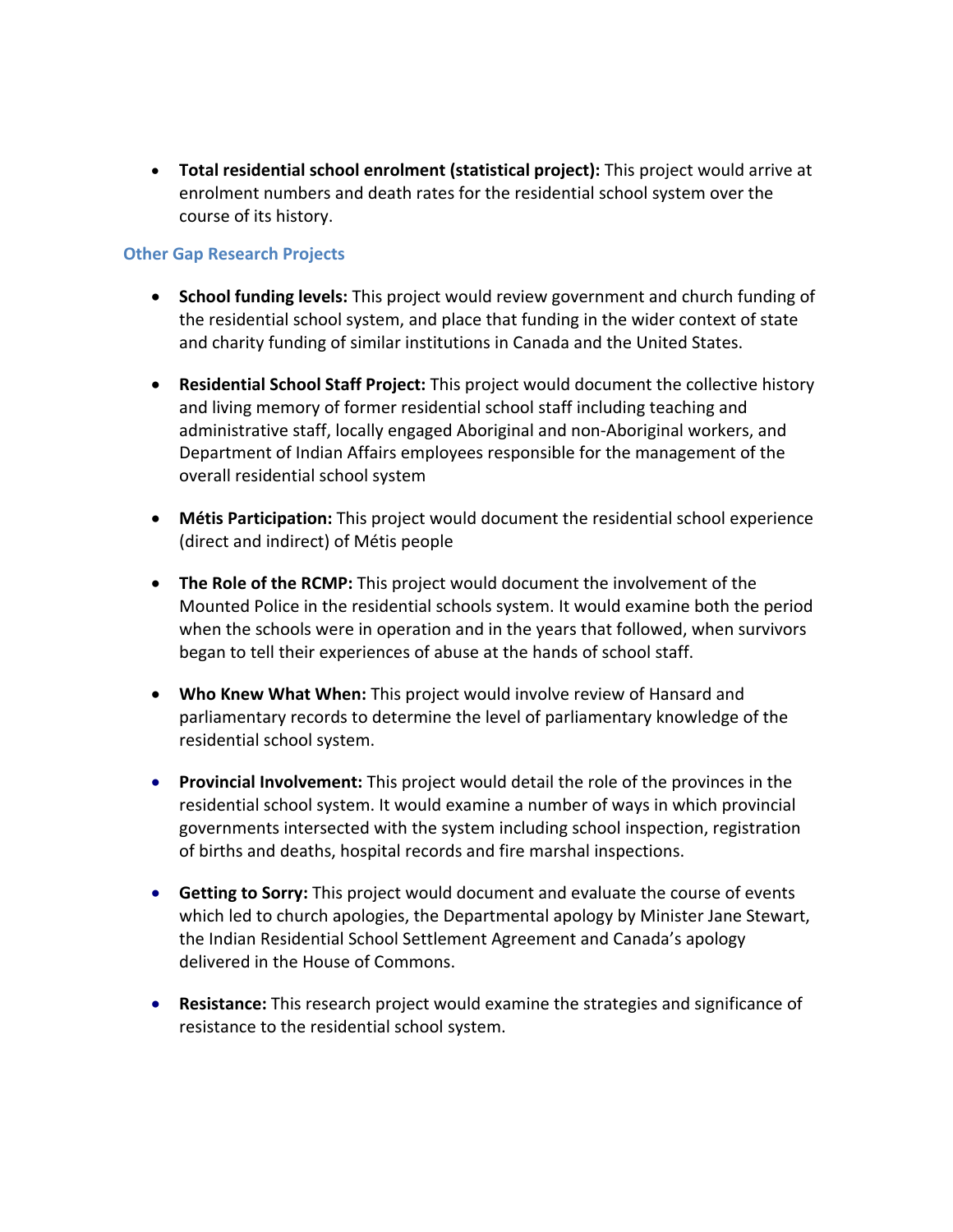# **2) LEGACY RESEARCH**

New research will be generated through in‐house projects, external project partnerships, conferences, and academic publications. This work will address 1) ongoing post‐school trauma and 2) reconciliation or ways of moving forward.

## **Stream 1) Post‐school trauma**

These projects involve research into ongoing post‐school trauma relative to the contemporary truth of the residential school system. Research in this area will examine the system's legacy in the lives of survivors, inter‐generational families, and communities. Linkages between gender issues, societal attitudes and high rates of violence against Aboriginal women will be examined.

#### **Project Descriptions:**

- **Linkages:** This is a set of projects that will assess the nature and extent of a post‐ school common experience that brought former students and their families and communities into contact with other state regulatory institutions such as courts, hospitals child welfare agencies, juvenile homes, and prisons.
- **Gender research project:** This project will examine the interconnections between the residential school system, violence within the Aboriginal community, and sexism against women in communities.

### **Stream 2) Moving forward**

Projects in this research stream will examine ways of moving forward by exploring avenues of reconciliation with an emphasis on:

- Aboriginal approaches to healing and reconciliation (constitutional reconciliation of the educational system and language revitalization);
- lessons learned from the TRC's own truth and reconciliation process (for example, the use of dialogue circles); a conceptual framework outlining the relationship between truth, justice and reconciliation;
- international comparative research regarding the institutionalization of children within the context of various United Nations conventions; and
- the role of public education in reframing the residential school history through public history and commemoration initiatives; and arts‐based approaches to reconciliation.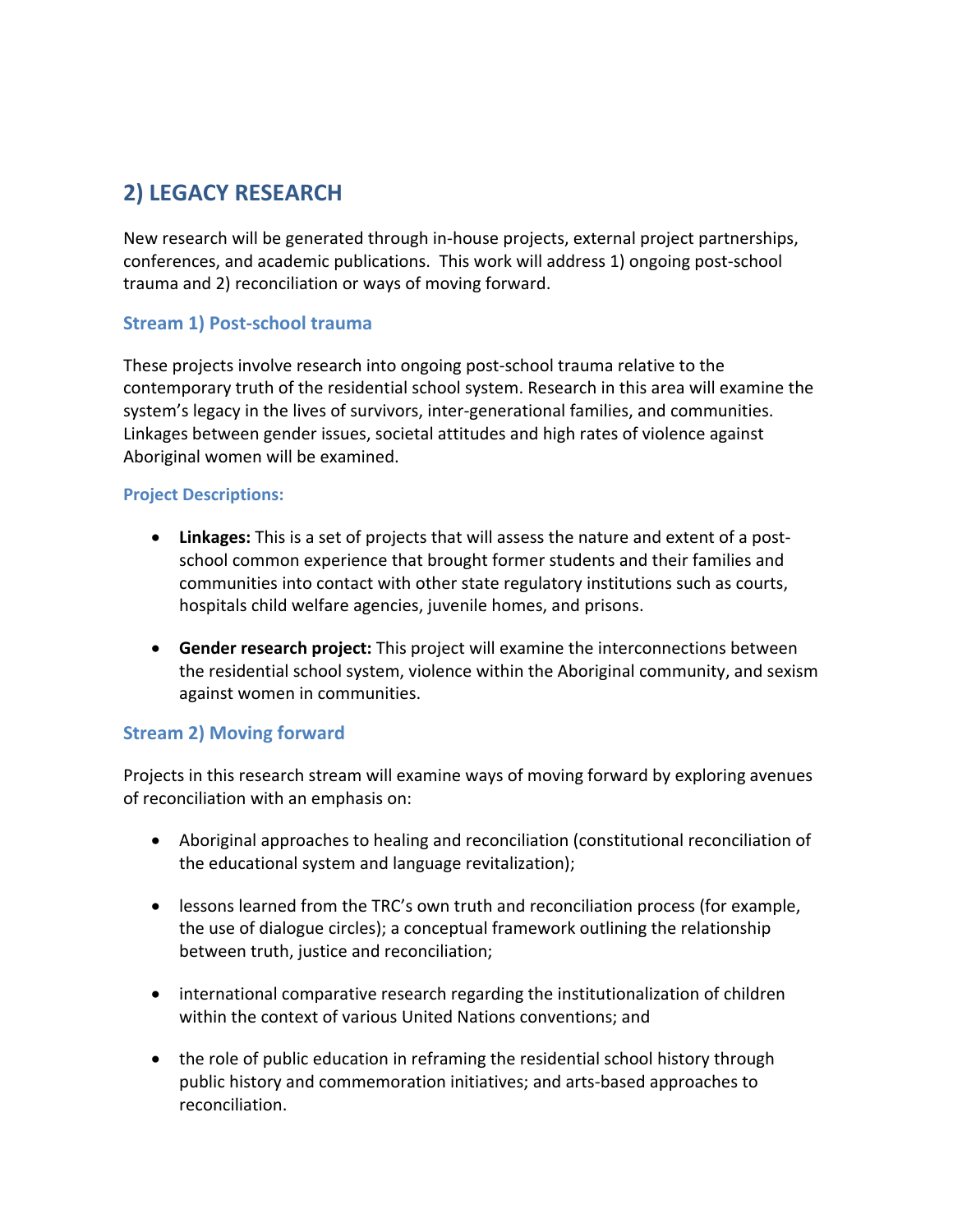#### **Project Descriptions**

**Aboriginal Approaches to History, Justice and Reconciliation:** This research would engaged with Aboriginal communities to research the impacts of the residential school system on Aboriginal traditional governance and legal systems and explore how these systems have persisted and adapted over time.

**Reconciling Education:** The purpose of this project will be to understand the abuse of state power that created the residential school system and to make recommendations for a constitutional reconciliation between the contemporary educational systems in Canada and Aboriginal peoples. The project would examine the relationship between residential school and existing educational systems in Canada with a focus on the role of Aboriginal knowledge systems.

**Language Revitalization as Reconciliation:** This project will examine the potential of language maintenance and revitalization as acts of reconciliation and restoration.

**Truth and Reconciliation Dialogues: Residential school History and Legacies:** Working with data generated by the Commission processes, this project will document the role of Commission practices in facilitating reconciliation.

**Residential Schools through an International:** This project will set the residential school history and legacy within the international context of human rights law, the Declaration on the Rights of Indigenous peoples, and the UN conventions on genocide and the rights of the child.

**Residential Schools through a Constitutional Lens:** This project would be a legal and socio‐ political analysis of constitutional law and Aboriginal law in the context of reconciliation,

**Truth and Reconciliation Commissions and Indigenous Peoples:** This project would focus on comparative studies in national and international contexts on the following themes: the impact of truth and reconciliation commissions on indigenous populations; the capacity of truth and reconciliation commissions to deal with historic wrongs committed on indigenous peoples, including compulsory boarding schools and other assimilationist systems; and the significance of self‐determination in the design of any process that has the goal of addressing wrongs committed against Indigenous peoples.

**Teachings about Truth, Justice and Reconciliation from the Residential School History and Legacy:** This project would investigate the relationship between truth, justice and reconciliation in an historical context of unequal treatment based on identity and culture.